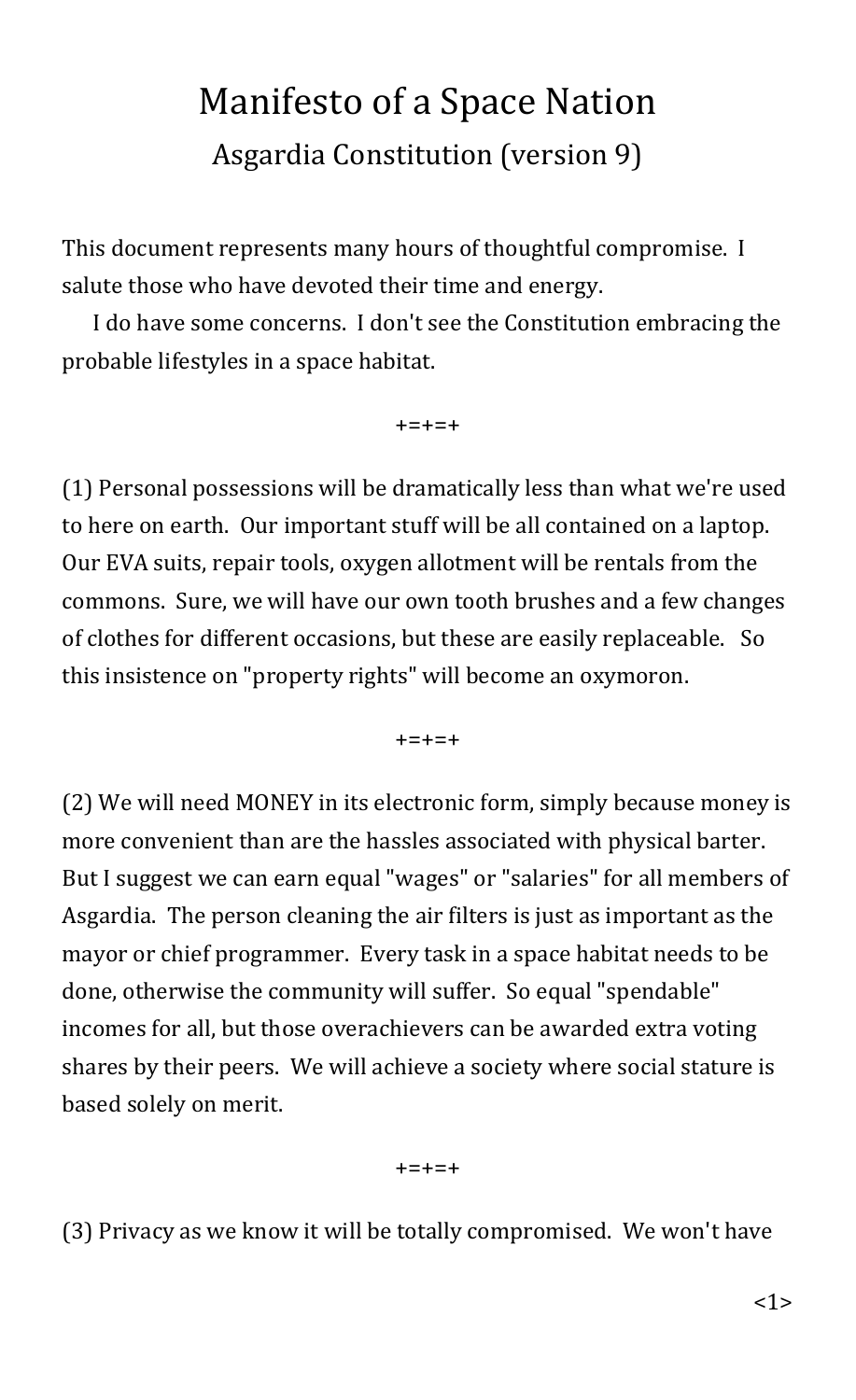much individual privacy. Cams, audio listeners and sensors will be installed everywhere in the habitat. The Constitution doesn't seem to take this reality to account. Certainly, we will need new definitions about what is public and private.

+=+=+

(4) Nothing in the Constitution addresses the problems of childbirth in space. The dilemma becomes acute if the habitat has less than oneearth gravity. Most Sci-Fi authors anticipate a dramatic adaption of newborns to the lighter gravity of an orbiting habitat. The children will have fragile bones and underdeveloped heart-lung systems. Lower limbs may become atrophied. These children may never live comfortably on earth. Will we condemn them to living the rest of their lives in ultralight gravity?

> +=+=+ +=+=+

You suggested a thought experiment. Fine. Let's go for it. But I apologize in advance since I don't own the subtle talents of Arkady & Boris Strugatsky.

Let's review the bone of contention. RESTRICTION 11: "INFLUENCE ON THE FREE MARKET. The Government of Asgardia will not act or legislate towards any artificial control of the free market, unless to protect individual freedoms and rights stated in the Constitution and/or to assure fair competition."

Let's assume Asgardia has established a habitat in high earth orbit. It relies on imported honey bees to pollinate its crops. XYZ corp offers to supply Asgardia with mechanical bees that are programmed to perform the same functions as natural bees.

The Constitution will rubberstamp this because natural bees have been known to sting agricultural workers on occasion. The mechanical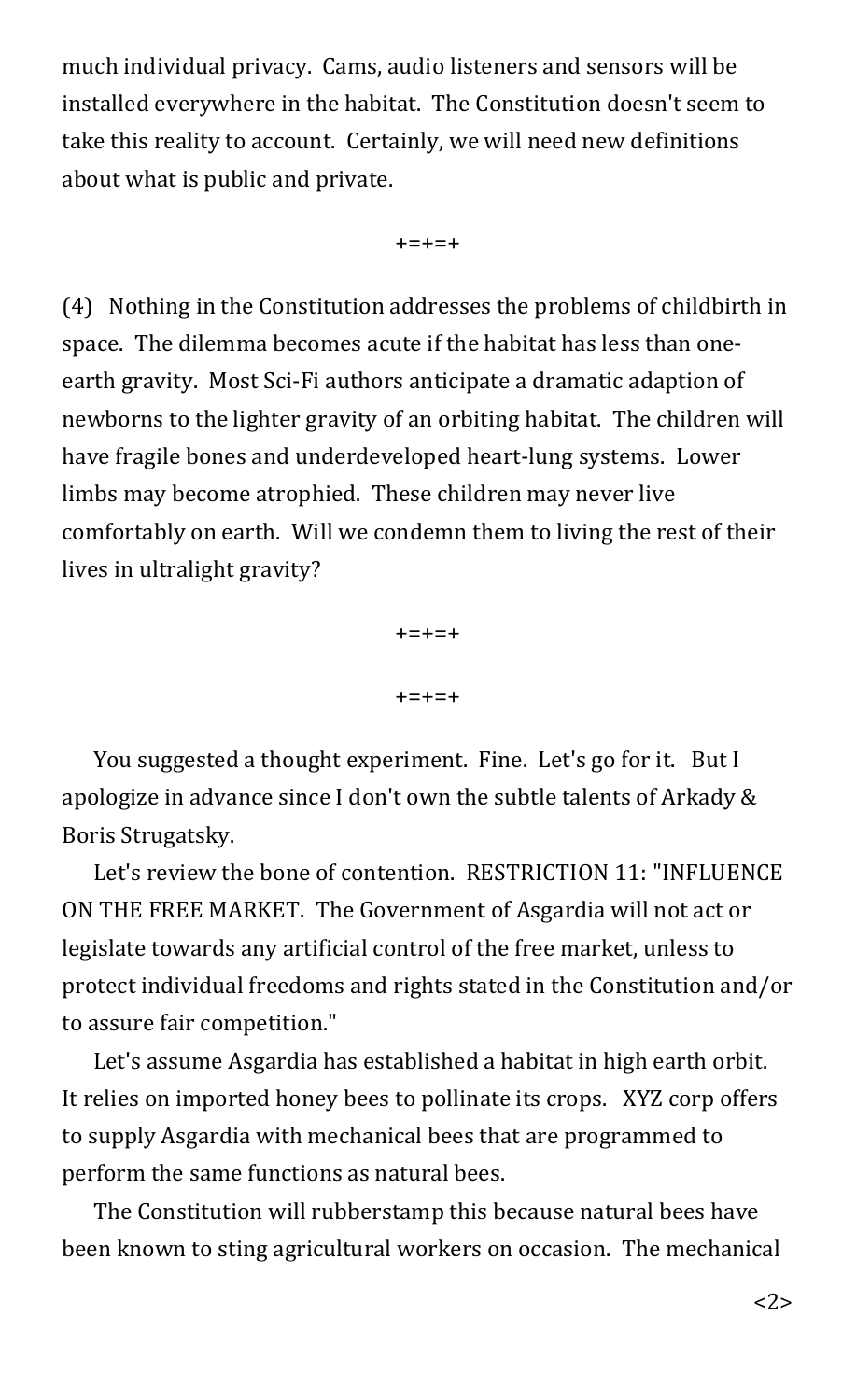bees represent an improvement and don't infringe on individual rights of citizens.

The mechanical bees replace natural bees, and everything appears fine until harvest time. The wheat and rice crops yield 90% less grain than normal. Suddenly we have an urgent crisis. Field workers checked all variable from one harvest to the next. The only difference was the introduction of mechanical bees.

XYZ had signed a 5-year contract to supply mechanical bees. But Asgardia's council stopped all payments to XYZ corp and declared a moratorium until the matter could be resolved.

XYZ went to court and sued the government. Its plea cited the Asgardia Constitution which states Asgardia cannot impose artificial restrictions on public corps. XYZ's advocates argued there was no definite proof that mechanical bees caused the depleted harvest. By Constitutional law Asgardia had to yield to XYZ corp, even though it would likely suffer massive food shortages down the road.

In this case, XYZ's guilt or innocence was never conclusively proven. The judgment came via precedent from the Constitution.

 $+ = + = +$ 

As a communist libertarian, I favor individual freedoms in most endeavors. The economy is a special case, and governments would be remiss if they allow markets to follow the influences of supply and demand. Without constant monitoring, you end up with ridiculous valuations. At one time a wagon load of tulips was worth the entire continent of Australia. More recently, 25-city blocks in Tokyo was worth the whole state of Oregon.

I concede these are extreme instances. But an entire class of parasites earn comfortable incomes by trading on unequal prices of similar valuations. Governments that let entrepreneurs loose without regulations will invite absurd bubble booms and subsequent depressions.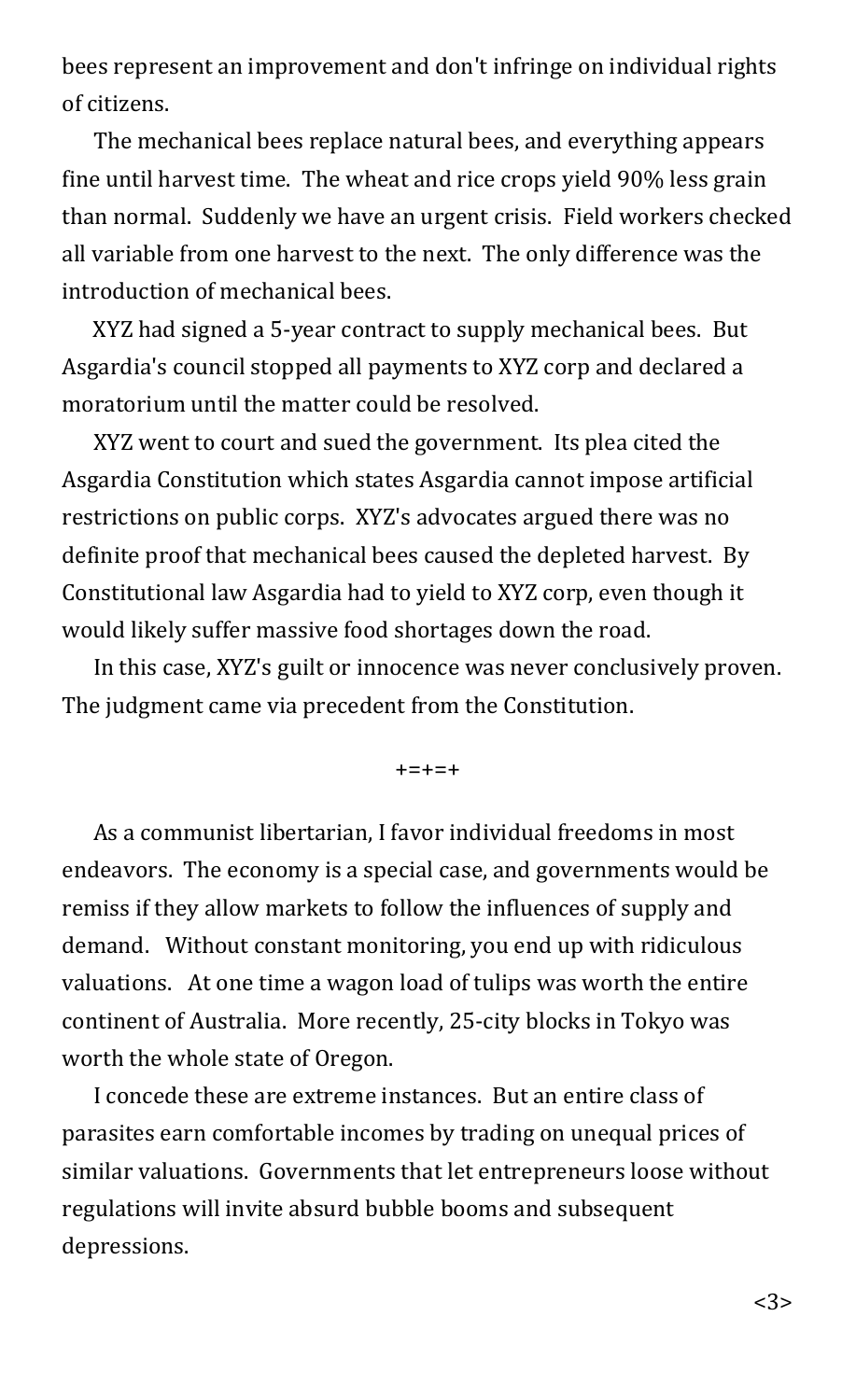Entrepreneurs SHOULD DEFINITELY earn the right to do business. This happens today in the form of required licenses. Otherwise anyone can sell flammable toys to children. Anyone can seed toxic chemicals in bottled water. Anyone can sell you beer spiked with arsenic. Asgardia should outlaw any citizen from selling in the local market unless their goods and services can be demonstrated to be safe and beneficial.

Personally I would go further. I would require vendors to make full disclosures of their goods or services. They would be required to specify the materials in the product as well as materials used to make the product.

Karl Polyani may be considered a contrarian among current economists, but that doesn't prove his analysis is wrong. In fact, popular economists have led to our present dilemma where 1% of the citizens control 60% of the total wealth.

Until an economist proves otherwise, the maxim of Karl Marx "Capital cannot be separated from those producing that capital" is good as gold.

+=+=+

First, I want to commend you and your colleagues for the Constitution as a whole. You got off to a great start with declarations of human rights and freedoms. But with the restrictions you fell back in ten-commandment mode. In practice, constitutions should avoid negative statements. But I can swallow most of them except for Restriction 11.

I realize that Karl Marx was very naïve about applying his insights. In fact, there are no examples of pure communism on the scale of large municipalities or nation states. Sweden came the closest to social democracy in the last century. When the income tax rose above 60%, the smart money had absconded to Germany and Switzerland. In practice, the Swedish government punished the prosperous middle class, but the industrialists and tycoons ran off Scott-free.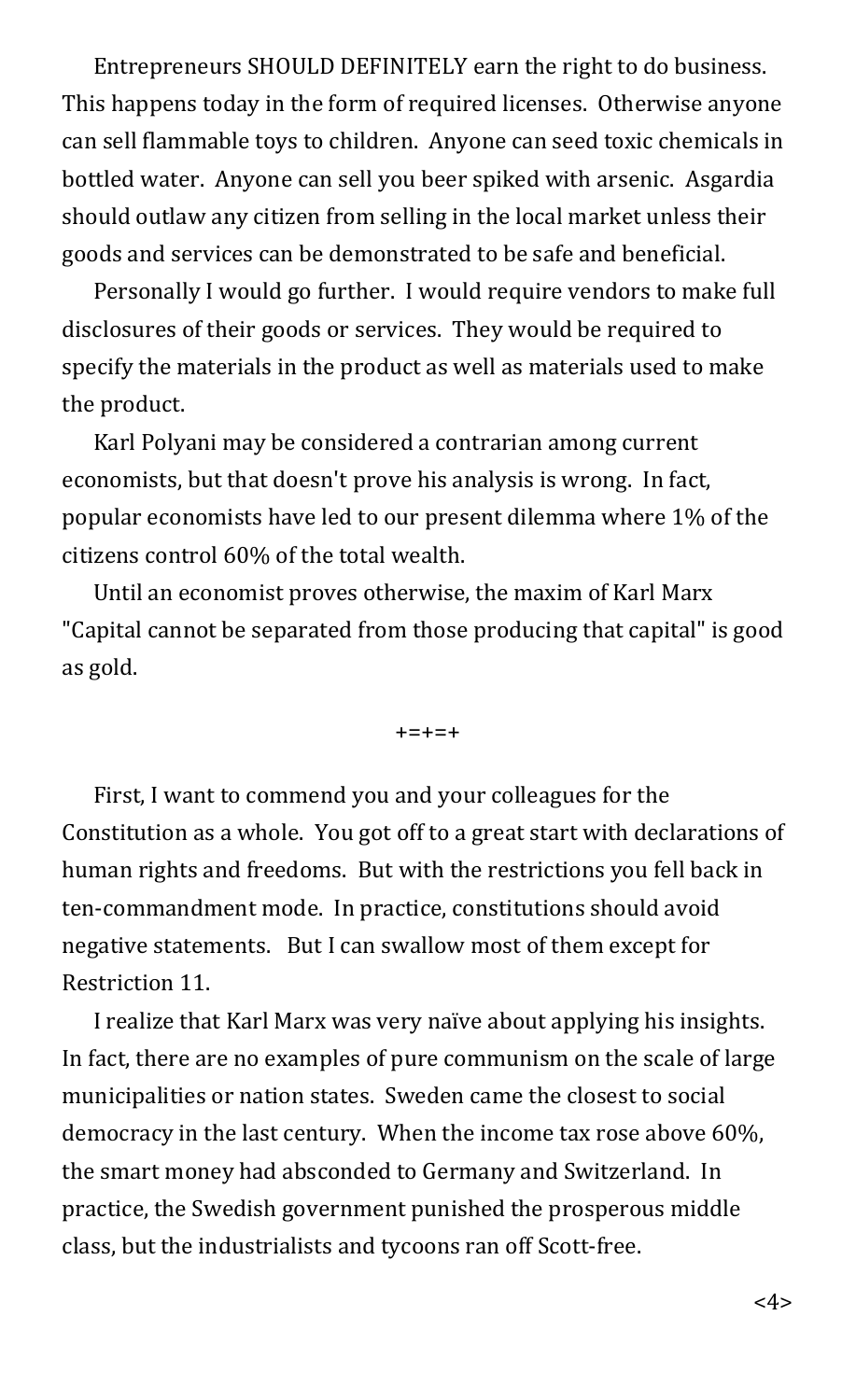I suspect you grew up in eastern Europe and suffered from a kind of anti-communism. The Russian revolution turned out worse than the French revolution. After brief periods of idealism, the vacuum was filled by dictators (Napoleon & Stalin). In truth, Russia and China were the worst nations for Marxism to take root, since the common folk had been oppressed for centuries by decadent Emperors and Czars. No one really knew what to do with newfound freedom, once it fell in their laps.

None of the failures in application discredit the valid analysis of Karl Marx. When capital is hoarded by a few oligarchs, the broad economy develops inefficiencies and imbalances. If governments leave these to fester, they bring suffering and gross injustices to their populations. Capital should be part and parcel of the commons.

I wouldn't trust my fellow humans to control or divvy incentive capital. I wouldn't trust myself to control or divvy incentive capital which amounts to 900% of the money needed for the day-to-day transactions, what economists call M1. Likewise, M2, M3, M4 is money that never circulates. It's funny money or monopoly money. Financiers do all kinds of mischief with monopoly money. I'd rather place the funny-incentive money under the control of a computer model.

The computer model would restrict the amount of currency to the total of natural and human resources. Thus creating zero inflation for centuries. It would force vendors to market durable products that were least harmful to the underlying ecology. This agenda would be vitally important to a self-sustaining space habitat.

Entrepreneurs who have beneficial goods and services to offer would NOT be hindered in any way. In fact, they would be encouraged, since the pretenders wouldn't obtain a license at all. Michał Klekowicki, you want to let unlicensed vendors sell junk to our citizens. I declare this attitude is a recipe for disaster.

 $+ = + = +$ 

Michał Klekowicki. I apologize if my arguments impinged on your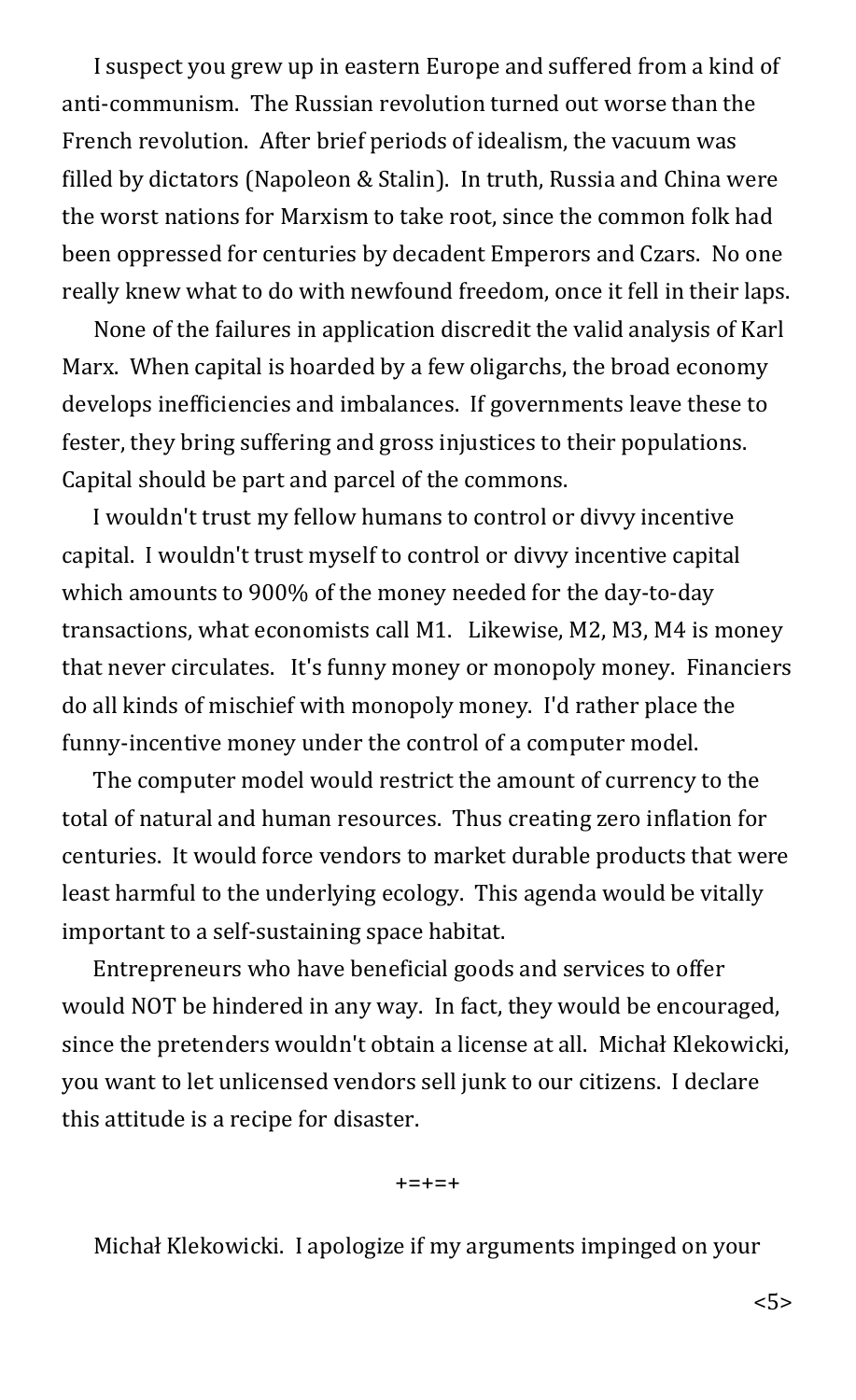character. I know your efforts to form the Asgardian Constitution stem from the purest of motives.

Where we differ is whether the government should let entrepreneurs react to the influences of supply and demand. You favor a hands-off policy, whereas I favor regulations that ensure goods and services will be healthful and beneficial to citizens.

You claim economics isn't an exact science. Why is that? Because economics is an ARTIFICIAL human construct. Profits and losses are divorced from the health and well-being of earth's ecologies. For instance, public accountants have never tried to incorporate the precepts of Vladimir Vernadsky.

By detailing human damages to the environment, I reckon we could transform economics to an exact science by tying it hand & foot to the underlying ecologies. In fact, I declare it is absolutely necessary that we do this, sooner rather than later. If we can't live in harmony with Nature on earth, how could we expect to furnish a sustainable biosphere in outer space?

If for no other reason, entrepreneurs should be judged on their ability to deliver products with the least harm to the environment. Those who want to flood the marketplace with disposable goods should be banned, disallowed or exiled to Pluto if necessary. I say this because I want to breathe air that as fresh as possible. Let the managers of Exon Mobile breathe smog if they so desire, but they shouldn't be allowed to force me to breathe their garbage.

If we refuse to regulate our entrepreneurs by ARTIFICIAL means, I dare say other nations as well as the UN will demand that we do so.

A wonderful companion to Karl Polyani's "The Great Transformation" is Sven Beckert's "The Empire of Cotton" which is an empirical case study of Polyani's thesis applied to the global market for cotton. Wheeler-dealers in cotton have been encouraged by developed nations to furnish cotton clothes at the cheapest prices. This has provoked widespread slavery on cotton plantations. It has encouraged